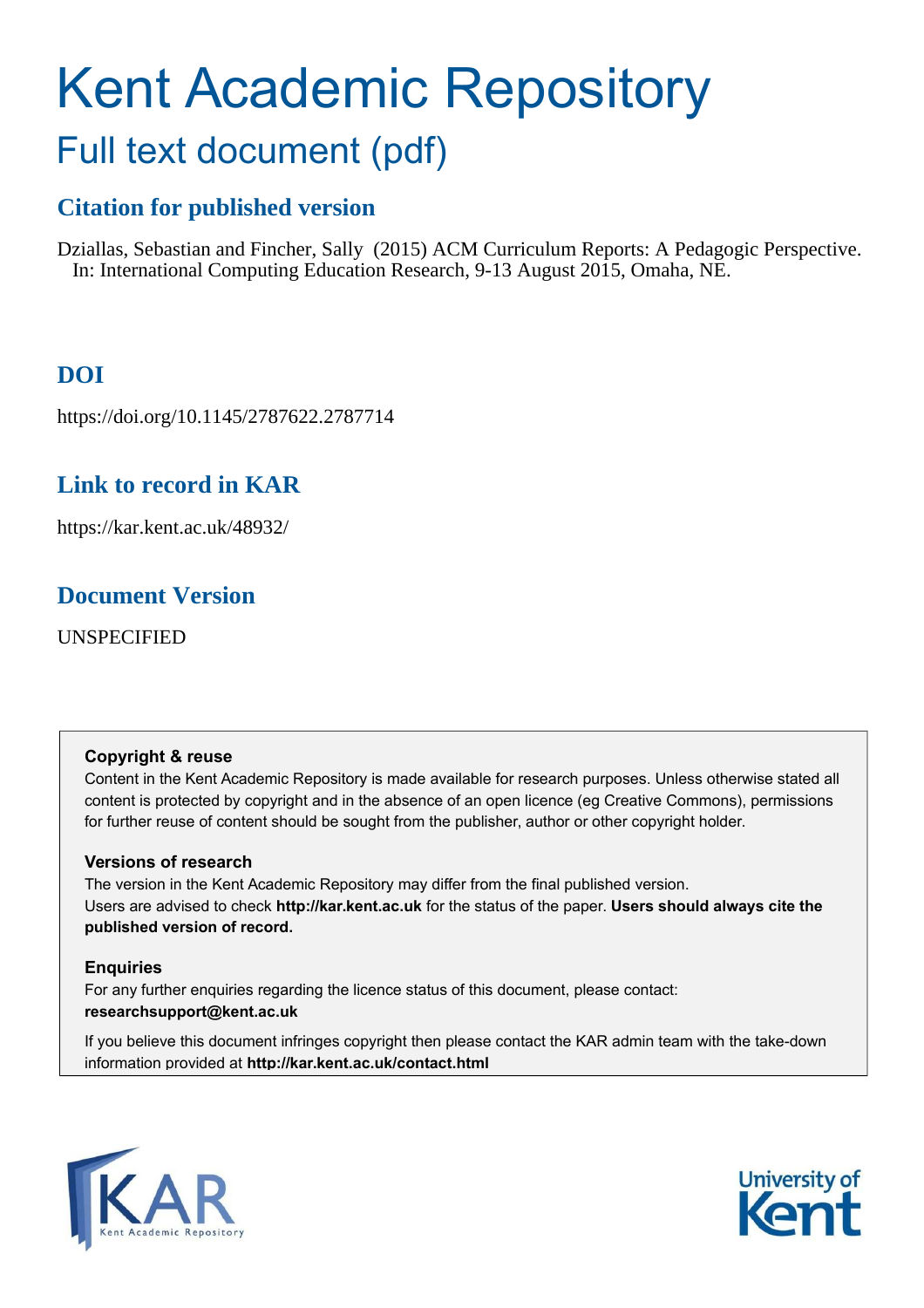# **ACM Curriculum Reports: A Pedagogic Perspective**

Sebastian Dziallas School of Computing University of Kent Canterbury, CT2 7NF, England +44 1227 827684 sd485@kent.ac.uk

# **ABSTRACT**

In this paper, we illuminate themes that emerged in interviews with participants in the major curriculum recommendation efforts: we characterize the way the computing community interacts with and influences these reports and introduce the term "pedagogic projection" to describe implicit assumptions of how these reports will be used in practice. We then illuminate how this perceived use has changed over time and may affect future reports.

# **Categories and Subject Descriptors**

K.3.2 [**Computers and Education**]: Computer and Information Science Education – *curriculum, computer science education.* 

# **General Terms**

Standardization

# **Keywords**

Computing Curriculum Guidelines, Computing Education Research

# **1. INTRODUCTION**

In 1968, the ACM curriculum committee delivered the first curriculum report of its kind: a series of recommendations and guidelines for academic programs in computer science. Since then, the ACM has published curriculum reports roughly once every decade, as of 1991 in conjunction with the IEEE Computer Society. (The first curriculum recommendations were produced by the ACM curriculum committee. Subsequent efforts from 1991 through 2008 referred to the group of authors as task force. The most recent 2013 report dropped this in favor of the term steering committee.) These reports have become an institution; with each new iteration, chairs are chosen, task forces formed, disciplinary groups engaged, drafts produced and then posted on websites and presented at conferences to solicit community feedback. Over the years, these committees and these documents have provided course descriptions, articulated learning outcomes, and taken views on what is  $-$  and is not  $-$  computer science. In the process, they have inherently shaped the academic discipline.

Permission to make digital or hard copies of all or part of this work for personal or classroom use is granted without fee provided that copies are not made or distributed for profit or commercial advantage and that copies bear this notice and the full citation on the first page. Copyrights for components of this work owned by others than the author(s) must be honored. Abstracting with credit is permitted. To copy otherwise, or republish, to post on servers or to redistribute to lists, requires prior specific permission and/or a fee. Request permissions from Permissions@acm.org.

Copyright is held by the owner/author(s). Publication rights licensed to ACM.

DOI: http://dx.doi.org/10.1145/2787622.2787714

Sally Fincher School of Computing University of Kent Canterbury, CT2 7NF, England +44 1227 824061 S.A.Fincher@kent.ac.uk

The reports are documents that reflect their time. And yet, as written records, they cannot fully capture the context of their time. [14] While some reports explicitly respond to pressing contemporary concerns (such as  $\cdot$ <sup>the</sup> computing crisis<sup> $\cdot$ </sup> in the 2008 interim report), they do not reveal the rich discourse that is exchanged between committee members and that is engaged more widely in the academic community, that the reports ultimately represent. This dialogue includes the reports' joint and several authors, but also other, less central participants, such as those who contribute perspectives to individual knowledge areas; those who provide sample courses and curricula; and those who provide oversight on the ACM Education Board.

# **2. METHODOLOGY**

j

We initially reviewed each of the major ACM and  $IEEE<sup>1</sup>$ curriculum reports to identify emerging themes in the texts. In a second stage, we interviewed participants in these efforts: chairs of the reports, knowledge area contributors, members of the ACM Education Board and educators who contributed additional material (such as curriculum exemplars). Semi-structured interviews were conducted remotely via video chat and each lasted no longer than an hour. Throughout our conversations, we were looking to illuminate the following key questions:

- How did the work of the committee come about and progress? How was their work situated within the larger community? How (if at all) do these aspects differ between the various reports?
- Within the larger societal context, what factors, developments, and pressures were influencing the creation of the respective reports?
- What did each committee try to achieve with its report? What were their goals?
- Did they look to effect particular changes? What were they?

Inspired by work on narrative journalism we also introduced a question at the end of each interview: "Who else should we talk to?" [11] For such a slight intervention, this proved to be rich and valuable, and through it we discovered participants who we otherwise would not have known to interview, or not have considered as having a perspective to contribute. Our approach, then, was exploratory: we expanded our reach and conducted additional interviews based on the conversations we had.

*ICER '15,* August 09 - 13, 2015, Omaha, NE, USA

ACM 978-1-4503-3630-7/15/08...\$15.00

<sup>&</sup>lt;sup>1</sup> The IEEE Computer Society independently published model curricula in 1977 and 1983. The 1983 report influenced the creation of the subsequent joint report in 1991, for instance through its detailed laboratory materials. While we included these reports in our review, we didn't explicitly interview participants in these efforts.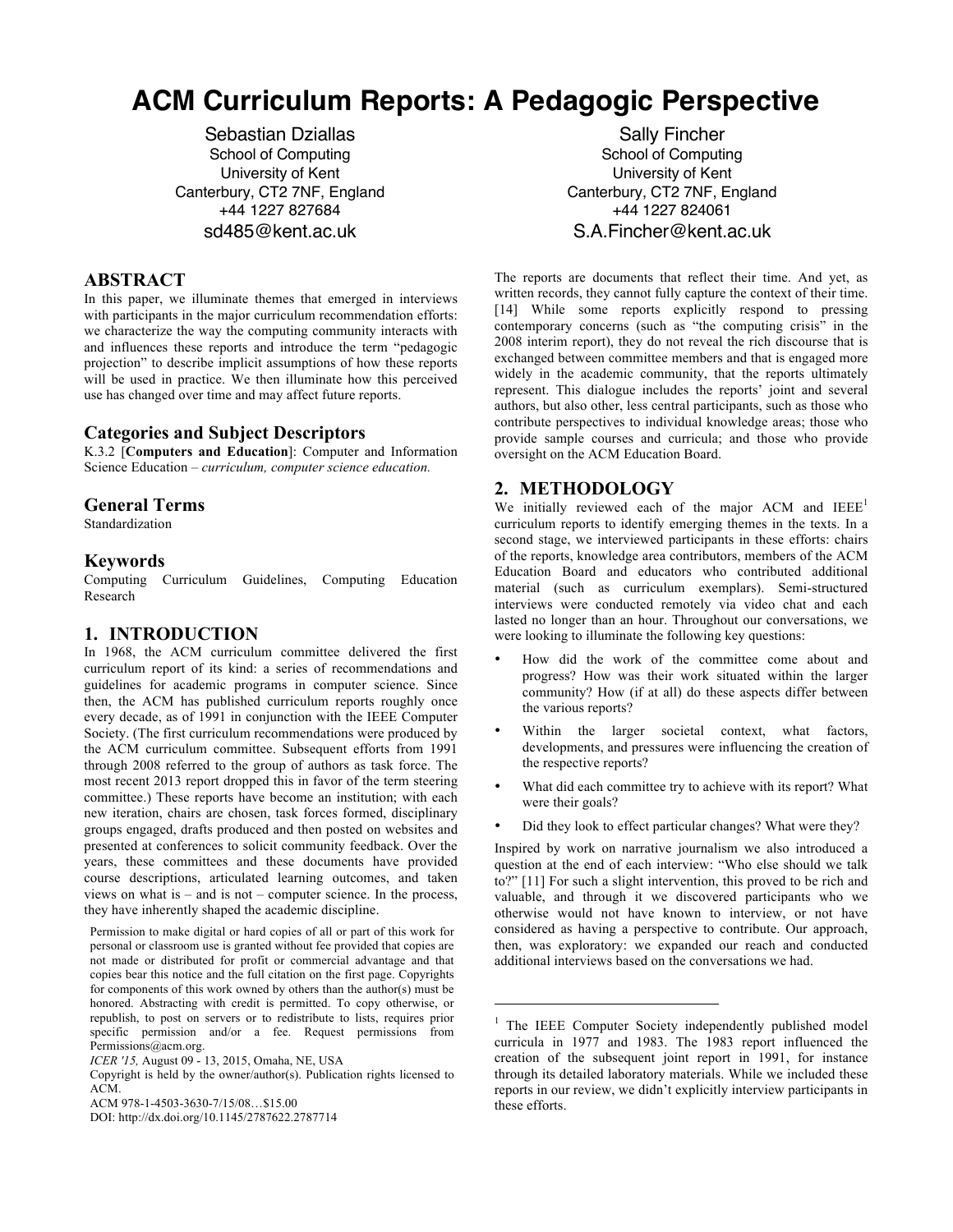| Curriculum<br>Report                      | <b>Study Participants</b>         |                           |                    |
|-------------------------------------------|-----------------------------------|---------------------------|--------------------|
| Curriculum<br>$^{\circ}68$                | Werner<br>Rheinboldt <sup>2</sup> |                           |                    |
| Curriculum<br>78'                         | Richard<br>Austing <sup>3</sup>   | Gerald Engel <sup>3</sup> |                    |
| Computing<br>as a<br>Discipline           | Peter Denning                     |                           |                    |
| Computing<br>Curricula<br>1991            | Allen Tucker                      | Kim Bruce                 |                    |
| Computing<br>Curricula<br>2001            | Eric Roberts                      | Bob Sloan                 | Shai<br>Simonson   |
| Computer<br>Science<br>Curriculum<br>2008 | Andrew<br>McGettrick              | Lillian Cassel            |                    |
| Computer<br>Science                       | Mehran<br>Sahami                  | Dan<br>Grossman           | Kathleen<br>Fisher |
| Curricula<br>2013                         | Henry Walker                      | Simon<br>Thompson         |                    |

**Table 1: Study Participants**

For each of these interviews, with two exceptions, both authors were present. One of us (Dziallas) guided the conversation, while the other (Fincher) captured observations and followed up with questions. Immediately after the interview, we debriefed by comparing notes. [15] The completed interviews were then professionally transcribed and analyzed using methods of grounded theory. [4]

In a few instances where participants on the respective committees could not be reached, we relied on previous publications, such as the *Computing Educators Oral History Project*. Whilst those interviews were not centrally concerned with participants' work on the curriculum reports, their reflections on their contributions nevertheless provided additional context for this work.

Not all of the people we interviewed were involved as part of the task forces and steering committees. Indeed, we interviewed some of them for their perspective on the periphery of the effort, whether as contributors to individual knowledge areas or for their work on the implementation of the curriculum.

In the interview excerpts below, we identify participants by the year of their contribution. While some of them have contributed to multiple instances of the curriculum recommendations, we identify them by the report we interviewed them for, as indicated in table 1. (We refer to the *Computing as a Discipline* report by its release date in 1989.)

We want to highlight three themes that emerged in our analysis: perceived use and pedagogic projection; community involvement and influence; and contrasting visions for the future of these reports.

 $\overline{a}$ 

| <b>Table 2: Major Changes Between Reports</b> |  |  |  |  |
|-----------------------------------------------|--|--|--|--|
|-----------------------------------------------|--|--|--|--|

| Curriculum     | <b>Major Changes</b>                              |  |
|----------------|---------------------------------------------------|--|
| Report         |                                                   |  |
| Curriculum '68 | first report; focused on defining the subject and |  |
|                | provided a suggested curriculum structure         |  |
| Curriculum '78 | significantly raised the profile of programming;  |  |
|                | introduced CS1-CS8 course sequence                |  |
| Computing as a | aimed to distinguish computing from other         |  |
| Discipline     | disciplines; argued for a view beyond             |  |
|                | programming, including, e.g., design              |  |
| Computing      | introduced knowledge units & breadth-first        |  |
| Curricula 1991 | curriculum; first joint ACM & IEEE-CS             |  |
|                | curriculum report                                 |  |
| Computing      | reduced the size of the body of knowledge;        |  |
| Curricula 2001 | returned to a more specific approach to course    |  |
|                | descriptions & included learning objectives       |  |
| Computer       | interim report; minor updates, including a        |  |
| Science        | section on security and "the computing crisis"    |  |
| Curriculum     |                                                   |  |
| 2008           |                                                   |  |
| Computer       | advocated flexibility in relation to other        |  |
| Science        | disciplines; introduced curricular exemplars $\&$ |  |
| Curricula 2013 | division of core into tier 1 and 2; refined       |  |
|                | learning objectives by levels of mastery          |  |

# **3. PERCEIVED USE & PEDAGOGIC PROJECTION**

Implicit in these reports is their perceived use: that is, committee members' assumptions and perceptions about how a report will be used, that are reflected in decisions about its approach and structure.

*I think the real issue... is how people want to use [it] or whether they want to use it. [2001]*

# **3.1 Actual use**

Some committees have conducted surveys, or undertaken polls as to their projected use. One of the most common reported uses is reassurance: that is, to pick up the document, match it against current practice and say "yes: close enough".

*Öas part of our survey of department chairs before we started CS2013, we did a survey asking how had they used CC2001, or 2008. It was kind of a multiple choice. They had five answers which was everything from, A was "Didn't use it at all," B was "We kind of looked at it but didn't really pay a lot of attention to it.*" C was, "We used it as guidance. We read the *report, we understood what it said, but we werenít going to implement everything in it but we wanted to understand the trends so that could influence our*  curriculum." D was, "We implemented significant *portions of it, but not necessarily the whole thing.*" E *was, "We did the whole thing." As you can imagine, that distribution across those five choices looks like a bell curve. The biggest one was, "We used it as guidance, but it wasnít going to just dictate what our curriculum was.î [2013]*

Others cited numbers of downloads as a metric of use, or the quantity of textbooks that are based on a curriculum, or which cite it.

<sup>2</sup> Werner Rheinboldt submitted written responses to our questions.

<sup>&</sup>lt;sup>3</sup> Neither Richard Austing nor Gerald Engel participated directly in this study. However, both of them took part in oral history interviews which we used to include their accounts. [16, 22]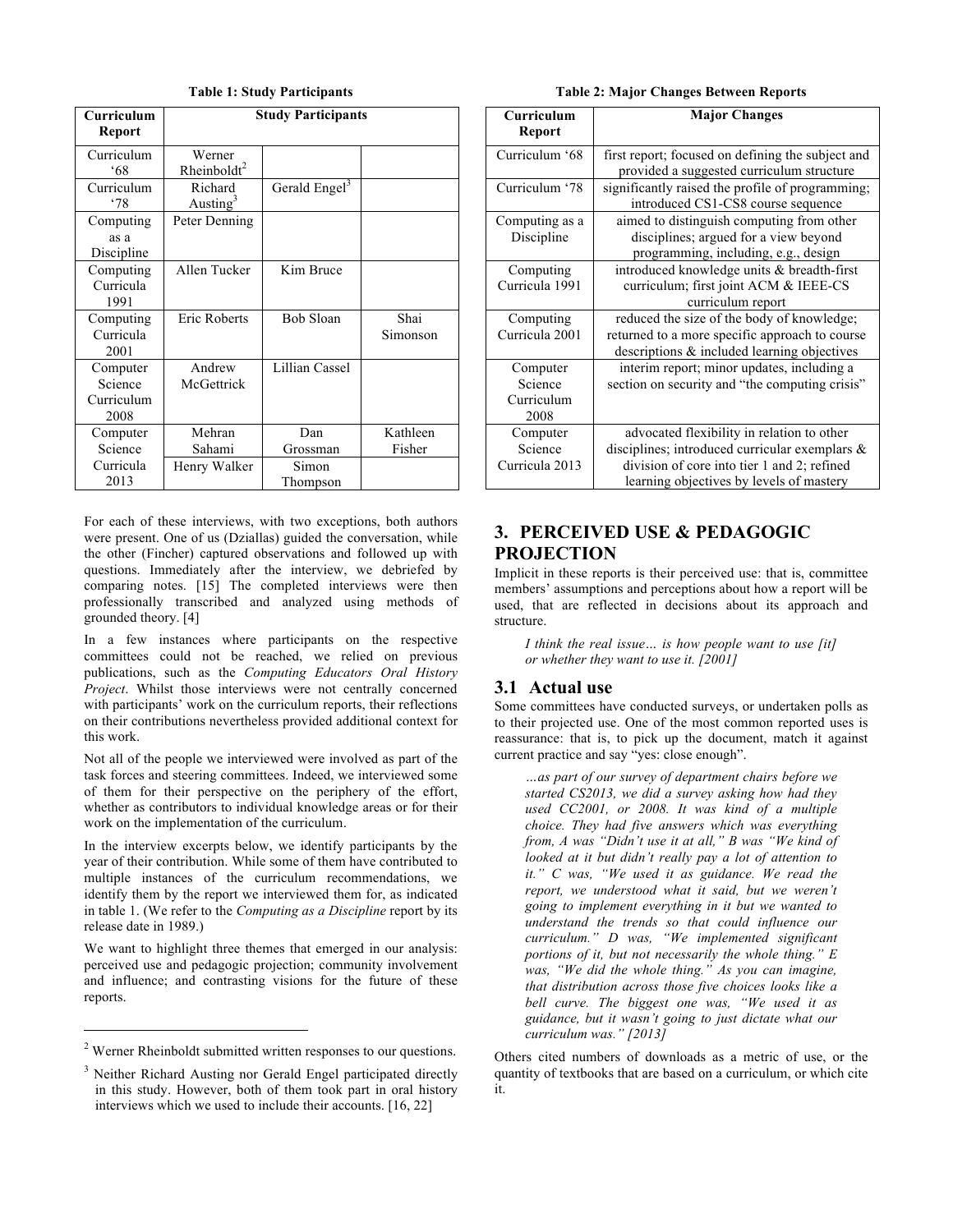#### **3.2 Curriculum as weapon**

In the early years of the discipline, the committees aimed to take a formative stance, providing guidance as institutions established their computing programs.

*Öin the older days the field was not well defined and people really needed some help figuring out what to do. [2008]*

The role of the early reports could be seen as *curriculum as weapon*, in defining disciplinary boundaries, as what was – and what was not  $-$  to be counted as "computing" or "computer science", and how that might be distinctively different from other subjects.

*Öwe were able to answer the nagging education questions of the day, is computer science engineering? Science? Mathematics? Where does it fit in a university? [1989]*

It was a weapon to be wielded by Department Chairs in arguing for resource, or in establishing programmes. As Peter Denning, the chair of the *Computing as a Discipline* report, recalled:

*I just did not want us to become the victim of other people's stories about us. There was so much we could do for ourselves. I wanted to help computing find its own voice. I think that our report was the beginning of finding our voice. We were able to say who we are, why we are new and not part of older more familiar fields. I think other people began to see what was different about computing and why we are not a subfield of mathematics, science, or engineering. We certainly have much to offer to mathematics, science, and engineering, but we are different because computing deals with information processes and machines that transform them. No other field has that as a focus of concern. [1989]* 

The role of disciplinary maturity runs through this paper, as it has run through the coeval period this paper covers. The need for *curriculum as weapon* inevitably decreases as computing has become an established  $-$  even dominant  $-$  offer in Universities over the last 50 years.

#### **3.3 Curriculum as prescription**

A second perceived use is curriculum as prescription, either *what should be taught at all* or *what should be taught everywhere*.

*In our discussions of the many common problems, we*  soon identified as a major concern  $\ldots$  the selection of *the material that should be taught. [1968]*

Notably, the focus of early curricula was on *what* should be taught, and not *how*. The 1978 report was particularly prescriptive, and consisted of a largely pre-defined course sequence, from CS1 to CS8 in the core (with an additional ten elective courses) that formed an orderly progression of material from first introduction to graduation. The degree of prescription, however, was not unwelcome and widely adopted; indeed, terminology it introduced persists in many universities who still call their introductory course "CS1".

*I think '78 had the most impact. It really redefined the field. '68 would have had impact, except that there's not that much computer science going on, you know, it's an early effort. '78 was the sort of basis on which all future reports would be built, and had enormous impact. [2001]*

*The Curriculum 78 report, for instance, created the term ëCS1í. Thatís where it came from, that report, and every single course was numbered CS1, CS2, CS7, whatever. For quite a long time, courses were referred to by reference to that report and the number in that report.* CS1/CS2 are the lingering numbers; I don't *think anything else remains in common use. [2008]*

# **3.4 Curriculum as permission**

As computer science matured as discipline in its own right, the curriculum perception changed: it became less important that everyone had to be exposed to the same material in the same order, that there was only one way that computer science could be taught (and learned). It became more important that the range and diversity of possible content in a computer science degree was represented. Thus, the 1991 report departed from the previous approach of outlining an entire computing curriculum. Instead, it introduced "knowledge units" which, when combined in various ways, constituted the requirements for undergraduate computing education.

*We wanted to present a single curriculum model that could be embraced by the widest range of undergraduate CS programs, from small colleges to universities to engineering schools. For that reason, we invented the notions of a "knowledge area" and a ìknowledge unitî with the idea that knowledge units (KU's) could be repackaged in different ways to fit the goals of different types of programs. We also felt [that] there should be an alternative to the standard way of organizing the CS1 and CS2 courses, so as to present students with a sense of the richness of the discipline*  beyond just programming. We called it the "Breadth-*First Curriculum....* [1991]

As the level of prescription diminished, the perception of use changed. In 1991, the more permissive approach to subject matter content, went hand-in-hand with ideas of how the content could be combined: the "breadth first" approach suggesting a new way of presenting computer science to a new end, displaying "the richness of the discipline".

In this paradigm the curriculum is as much about *how* to teach as it is about *what* to teach.

*So the body of knowledge [of the 2013 report] was very much written in a general ëleave room for innovationí ësupport all comers as long as they are*  hitting the learning outcomes' sort of way. I think all of *them were, maybe all the knowledge areas...* [2013]

The UK equivalent to the US curriculum reports (called benchmark statements) is another such example of a permissive stance:

*They saw their view as being one where they would try and encompass everything ... at a high level.* [2013]

# **3.5 Curriculum as authority**

The relationship between curriculum and textbooks is oft-cited. The idea that textbooks and curriculum inhabit the same space, as resources for classroom practitioners is widespread, although it takes on different characteristics. Sometimes, it is seen as a beneficial symbiotic relationship:

*the other outcome ... is to drive publishers to name books as covering particular courses. And that's critical, because most people want the textbook from*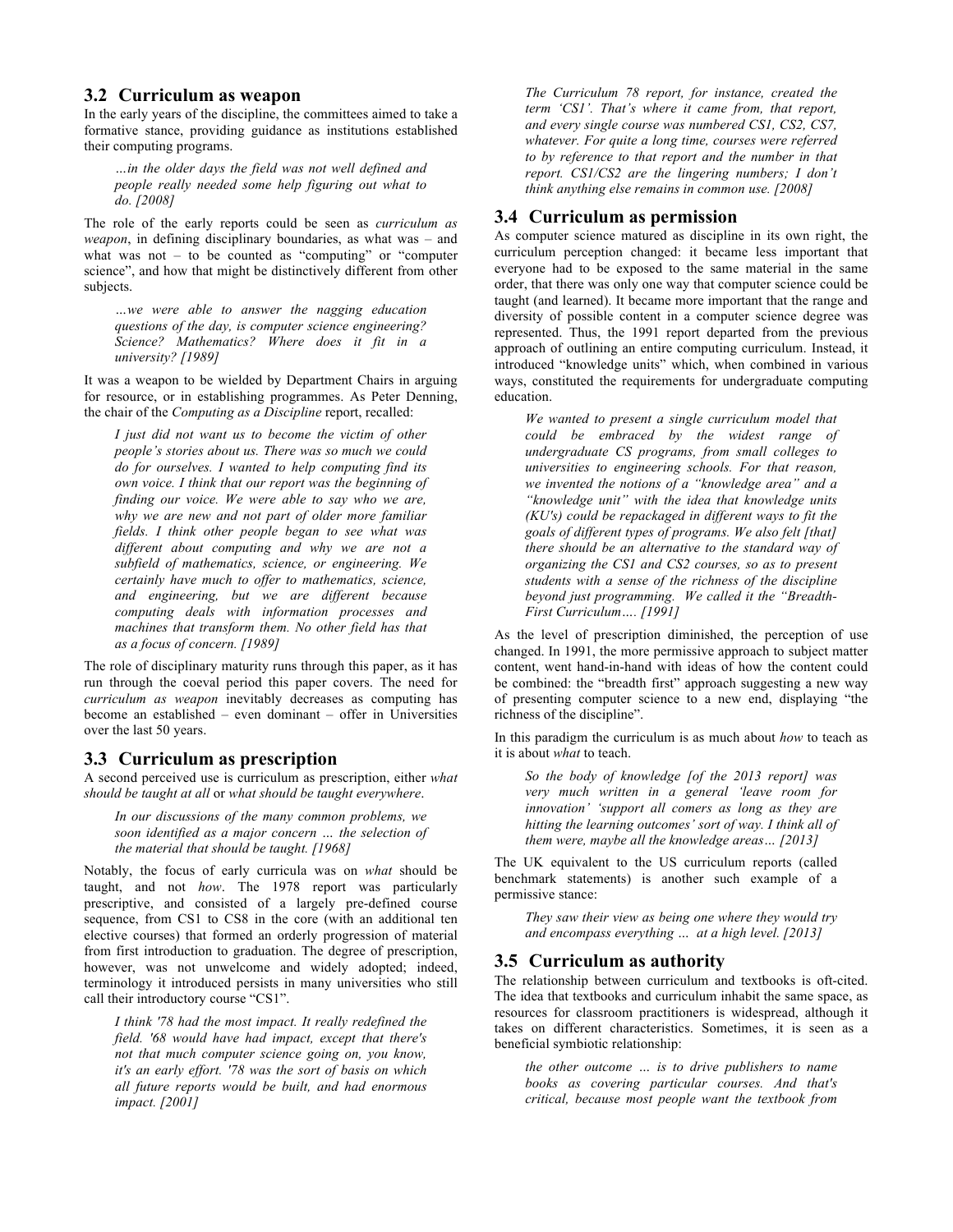*which to teach, and having a name of a course that's standard and not specific to an institution means that publishers can design for that market. [2001]*

*Certainly I've seen, in my reviews of book proposals, people will talk about how they fit the Curriculum 2001 model. [2001]*

In this view, textbook and curriculum proceed hand-in-hand, supporting each other's effort, and when this breaks down, it is to mutual disadvantage:

*Ö'91 was harder to take off the shelf. It was a bunch*  of, you know, "Choose one from column A," sorts of *things, and build it yourself. And that ... gave no guidance to publishers, you couldn't cover a particular course or something in '91, it didn't have the impact. [2001]*

For others, the curriculum/textbook relationship is not seen a mutually beneficial, but rather more parasitic:

 $\dots$ what is core and what's not  $\dots$  determines what *people put in their textbooks, and what people therefore teach. [2013]*

The implicit workflow is that curriculum comes first and the publishers/authors latch onto that.

*Textbook authors wanted us to lay out a series of courses so they could write books ... It makes perfectly good sense from their point of view. [1991]*

In another framing of the parasitic relationship, the for-profit motives of the publishers mean that textbooks represent but a poor resource, and the curriculum must exist as redress for educators, a reliable source of content:

*A non-specialist will not have ... examples at their fingertips. ... They would be, if you will, at the mercy of the author of the textbook who is not necessarily thinking what's best because there's some commerce involved there. [2001]* 

A third view is that, by drawing on diverse talents, the curriculum provides deep expertise in every area which the average academic doesn't have the time or resource to access individually:

*Because in a large university, even in a small college, for the most part youíre going to be judged on how much work you're publishing. Secondarily*—even in *teaching school*—**secondarily** *on your teaching. So to take a very strong interest in making sure that when you teach a non-specialised course, youíre actually teaching something that is authentic and really good for the students, takes a lot of initiative. [2001]*

As well as the symbiotic and parasitic framings, there are more subtle interactions between the two estates. Sometimes the curriculum committee become the most knowledgeable, most appropriate textbook authors.

*As it turned out, some of the people on the committee afterward contributed to a series of books in this breadth-first approach....* [1991]

And sometimes, the influence is the other way around: the textbooks, and their perception of how knowledge is arranged, are the inspiration for (parts of) the curriculum:

As an area, there's less uniformity in the way courses *are taught than in some of the other areas. In AI, a huge number of institutions, particularly in North*  *America, use the Russell and Norvig text. ... [other areas] have not achieved that uniformity. ... I didn't have three standard textbooks to go to and reverse engineer, we really did it more from scratch. [2013]*

So there are perceived uses of a stipulated curriculum document from within and outwith the committees that construct them. However, there is a category of use that comes alongside the construction of the curriculum. This is the implicit notion of how the committee think the curriculum will be used by teachers in their practice, of course design or in teaching, We call this "pedagogic projection".

#### **3.6 Pedagogic projection**

Pedagogic projection differs between the different curriculum reports, sometimes reflecting the perceived use. So, for the early years, 1968 and 1978, the pedagogic projection is that an educator will pick up the course sequence and deliver it as constructed. Associated with this is the view that the people who are designing the curriculum know more than those who will use it, that the teachers who pick it up will be less skilled or less expert than the designers.

This becomes problematic when the intended recipients feel themselves to be seen as deficient or lacking in some respect.

*I think the impression that many of us had [of the 1978 effort] was [that] it simply wrote down what people in large universities were doing that day. [1991]*

In 1991, the pedagogic projection was different; it expressly defined a mix-and-match freedom that expected educators to be engaged with the construction of their own curriculum. It recognised that "Each curriculum will be site-specific, shaped by those responsible for the program who must consider factors such as institutional goals, opportunities and constraints, local resources, and the prior preparation of students." [19]

By 2001 the Knowledge Units introduced in 1991 had become the normal way expression of the Body of Knowledge. The 2001 committee also put together a series of model ways the units could be combined, in made-up sequences. Any one of six introductory courses (Imperative-first, Breadth-first, Functional-first; Objectsfirst, Algorithms-first, Hardware-first) could be followed by any intermediate approach (Topics-based, Compressed, Systemsbased, Web-based) and finished with "additional courses to complete the undergraduate curriculum". Whilst this illustrated the flexibility that the authors wanted, the projections were generic and fell between prescription and permission: institutions found it hard to see themselves represented. [10]

The 2013 committee took a very different view. Their pedagogic projection of the relationship between curriculum and classroom was one of professional discussion. This was underpinned by the belief that educators knew their own context best, and knew what would work within that context. What permitted discussion were examples of how curriculum was differently arranged in other contexts, similar or dissimilar in their construction and constraints: so teachers could see courses from colleges that were "the same" as theirs, and those typical of other types of institution. The Steering Committee devised a common template and solicited authentic examples of how the curriculum (in part or whole) was delivered in a wide range of institutional contexts. They called these *course exemplars* and *curricula exemplars* and appended 84 and 6 of these, respectively, in Appendices C and D of the final report. As the authors write: "These exemplars are not meant to be prescriptive with respect to curricular design, nor are they meant to define a standard curriculum for all institutions. Rather they are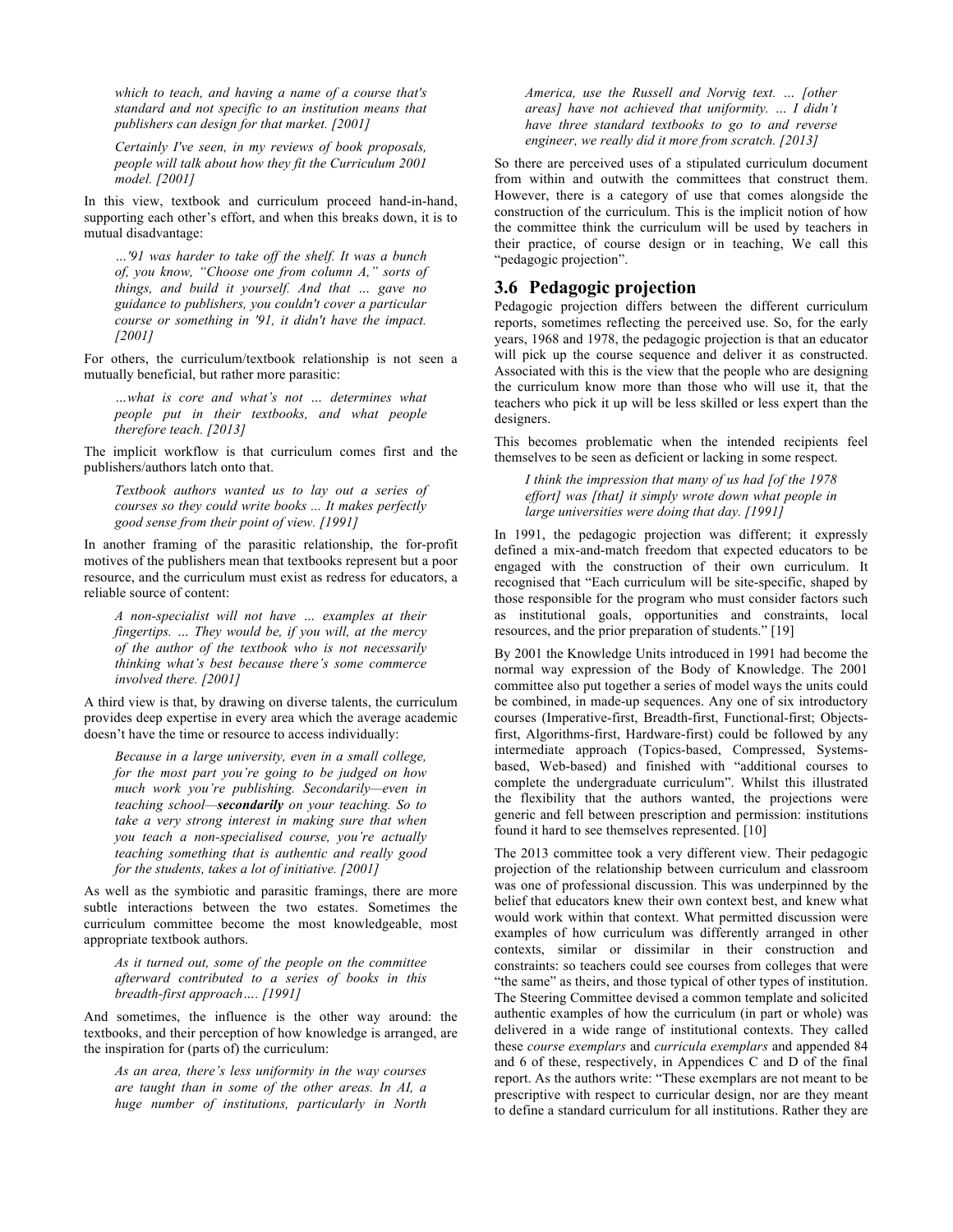provided to give educators examples of different ways that the Body of Knowledge may be organized into courses, to provide comparative breadth, and to spur new thinking for future course design." $[10]$ 

The different levels of abstraction at which these documents project their pedagogic use are reminiscent of the "ladder of abstraction", a model of communication where each rung represents a different degree of abstraction. Terms on the bottom of the ladder are concrete, while those at the top are most abstract. ìÖwe create meaning at the top of the ladder and exemplify that meaning at the bottom of the ladder." $[11]$ 

The most successful communication needs to work on both ends of the ladder of abstraction, while avoiding the middle. For example:

*Participants at school board meetings never discuss critical issues such as literacy or the development of young citizens who can participate in democratic life – ideas at the top of the ladder. Nor is there discussion about the children trying with difficulty to decode the reading in Miss Gallagher's first grade classroom* the bottom of the ladder. Instead, it's a world where *teachers are referred to as "instructional units," while the conversation is about the "scope and sequencing of the language arts curriculum*<sup>"</sup> – the middle of the *ladder.*

We contend that curriculum recommendations, too, can be seen stepped between the struggles of "Jo the Computer Science Teacher" and the desirability that "Graduates need understanding of a number of recurring themes, such as abstraction, complexity, and evolutionary change, and a set of general principles, such as sharing a common resource, security, and concurrency."  $[10]$  – and that they, too, work best when they avoid the dangerous middle.

# **4. COMMUNITY INVOLVEMENT & INFLUENCE**

Curriculum reports are produced by committees. But committees are not isolated, they do not do their work in purdah, they are jointly and severally part of the wider computing community. Committee members incorporate perspectives from their own, specific subject (mathematics, programming languages, humancomputer interaction, etc.) and institutional communities (liberal arts, engineering, etc.). During the course of its construction, each curriculum is periodically exposed for comment. Here, we first characterize the general processes employed to ensure that the curriculum is acceptable. Then, we describe two examples of communities working to influence the creation of a report.

#### **4.1 Creating a Curriculum: How it is Done**

By 2013, the way a curriculum committee was expected to engage the wider community was well established. Committee members were each associated with a knowledge area, and each knowledge area formed small working groups, with expert membership outside of the main committee to formulate guidelines and review drafts. For the overall document, drafts of reports were prepared and presented at conferences, such as the SIGCSE symposium.

*Thereís a report regularly; interim reports are available. There is a straw-man version of the report produced. Itís put out for public comment. In 2013 that*  was put on the Ensemble site as a community, so that's *where the comments and feedback were gathered. All*  *of that was taken into account and they go through the various iterations until they get to the final draft....* 

*[Interviewer] Is that process of iteration mandated, or is it just down to each committee to decide how to do that?* 

*That's a good question. It's always done. I don't know that itís written down officially as a rule, but it always is. [2008]*

For earlier efforts, though, this was not always done, and there were less formal ways in which recommendations emerged. As universities across the United States were establishing computing centers in the 50s and 60s, the need to incorporate computing into university curricula emerged in largely informal conversations among their directors. These conversations eventually led to the formation of a committee, the solicitation of input from community members, multiple writing sessions hosted at IBM and others, and to the release of "Recommendations for Academic Programs in Computer Science" in 1968. [1]

In the years following the publication, some institutions played more significant roles than others in the development of curriculum reports. Of particular note was the University of Maryland. The first director of the computing center at Maryland was Werner Rheinboldt (a member of the 1968 committee). In 1963 he hired Earl Schweppe, the secretary of the '68 committee, and Richard Austing, who would become one of authors of the '78 report. And in 1966, William Atchison, the chair of the '68 curriculum report, joined the University to become the second director of its computing center. [13] While the University of Maryland didn't establish its own computer science department until 1973, it was certainly a hotbed for curriculum development in computer science at the time.

*Ö I just kind of got mixed up in that with Atchison, Rheinboldt, and Schweppe. Deeply involved. And I certainly am not going to claim any contribution to it all, but I certainly benefited personally from it. And it certainly spiked my interest in combining my interest in education with the field itself. I feel kind of on the ground floor of a lot of that. And in some sense ... Bill Atchison was really a mentor in that regards. He saw my interest in it and his interest corresponded to that*  and he  $\ldots$  opened the doors a bit, which was very *helpful. And so ... [I] got into the ACM through him and into the education operation through him. [1978]*

The personal nature of the community is very evident here. And personality and personal networks remain influential in a preformal craft approach to getting the job done.

*That [at Stanford] is where actually I first met Eric Roberts....* We got to know each other. I think those *kind of personal interactions make a big impact along*  the way, ... [he] was the person who was one of the *driving forces for saying, "Hey, you should go do the CS2013 curricular effort.î [2013]*

# **4.2 Engaging the community**

All reports have (more or less formally) solicited input from outside the committee membership, sometimes individually, sometimes in a cascade of participation. The 1968 curriculum committee engaged community members, who were referred to as ìconsultantsî. [17] And in preparation for the 1978 report, Gerald Engel and Richard Austing arranged for subcommittees and prepared a series of papers and working reports. The 2001 report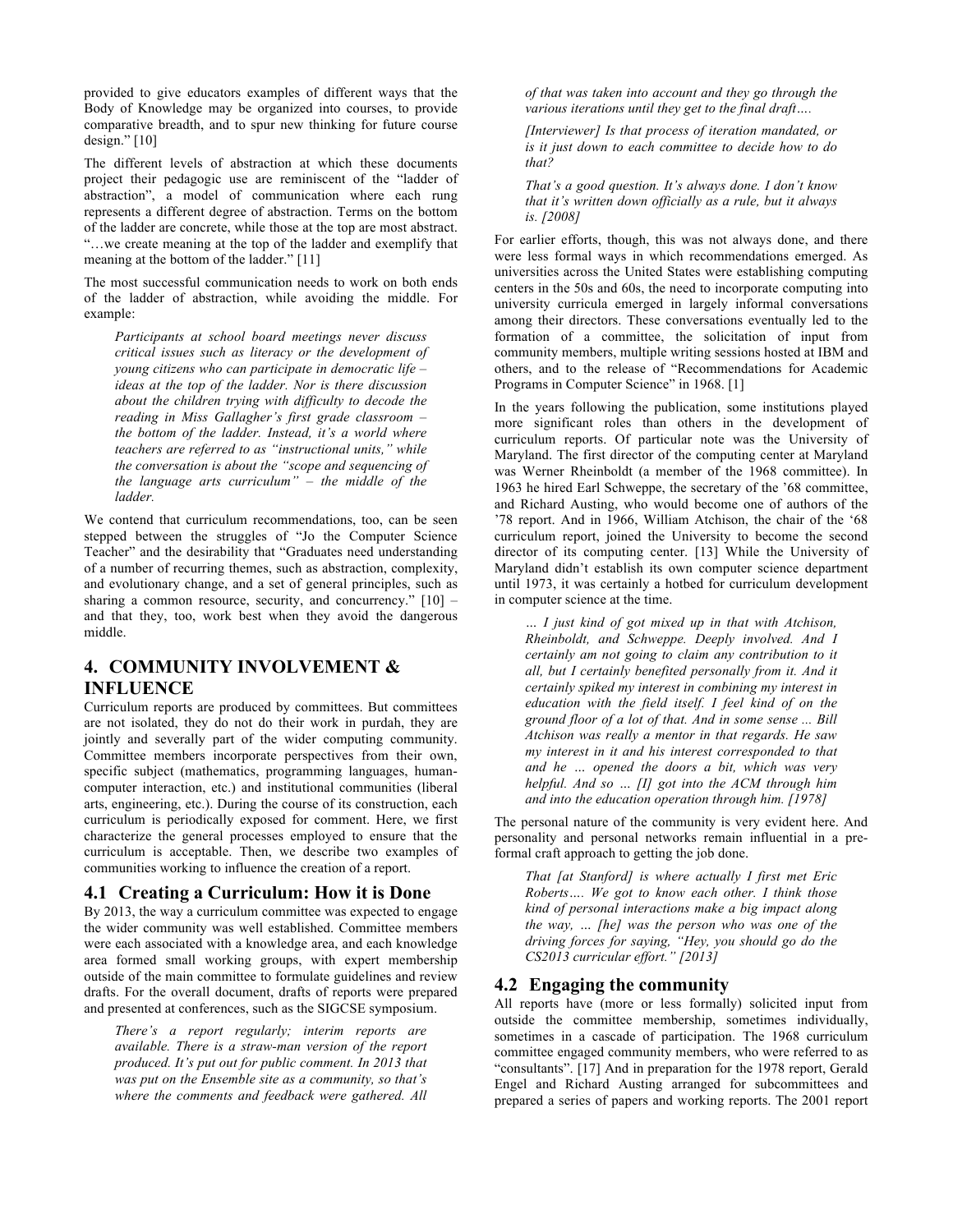had a number of unique features with regard to engagement: it brought all of its participants together in a room.

*Probably our most successful meeting around the curriculum was an NSF-funded workshop, where we able to invite all of the people who were on our knowledge task force working groups to a meeting* ... *where they would make the case for the larger number of required units....* [2001]

It employed a devolved structure consisting of 14 knowledge focus groups and, for the first time, 6 pedagogy focus groups.

*There was, I imagine, someone in charge of the whole thing and then someone in charge of the whole theory*  area.... And then, whoever was in charge of that area *then distributed it again and refined it, and in the end I personally was in charge of the discrete structures part of that area. That was my major responsibility, where I effectively wrote the document and then everybody else would check and edit, and suggest. And then there would be some discussion and argument about that. [2001]*

These "focus group" contributors also helped review and edit other areas.

*My role in other areas in theory was to do the suggesting, the editing, and the checking – rather than the initial proposal. Basically, one person was in charge of the original write up, just like two people collaborating on some sort of a writing project. One person typically comes up with a first draft and the other one revises it, then it goes back and forth. That's what it was here, where one person was the lead in a certain area and the rest acted as editors and a panel. [2001]*

# **4.3 Influencing the Curriculum: Unwritten Rules**

The processes of consultation are visible, but not transparent to the outside. Aside from open solicitation of comments, and trust that the committee will take heed of them, there is no specification for how particular issues can be raised, or particular change affected. Interest groups negotiate these paths differently, and we examine two instances here.

#### *4.3.1 Liberal Arts*

 $\overline{a}$ 

One of the groups that has played a role in shaping these reports since their inception is a (more or less formalized) coalition of Liberal Arts colleges. As Henry Walker and Charles Kelemen observed, the problem for the Liberal Arts was that the reports itive institutions as being similar; the same recommendations were to apply to technical schools, researchoriented universities, and liberal arts colleges." [20]

Liberal Arts institutions began establishing computer science programs around the time the '78 curriculum report was released. In fact, both Richard Austing and Gerald Engel recalled in their oral history interviews the desire to develop a curriculum applicable to smaller colleges<sup>4</sup> as part of their work on the  $1978$ curriculum report.

4 The influence we refer to in this section is generally characterized by liberal arts institutions and specifically by the Liberal Arts Computer Science Consortium (LACS). While

*I felt large colleges, large universities could kind of fend for themselves, get their own faculty, etc. Small colleges at the time were struggling like crazy ... a lot them realized the need... that a lot of students wanted to get into computing and so they had to build up something ... So I felt that I was around at the right time and could take some of that background and information I had into their curriculum. [1978]* 

And yet, despite this sensitivity, the 1978 curriculum makes few references to such institutions. Indeed, a number of educators at liberal arts institutions published experience reports in the early 1980s, many of which included suggested changes to adapt the í78 curriculum to a liberal arts context. [8, 18, 21] Liberal Arts colleges, then, were unsatisfied with the status quo of curricular guidelines available to them. A session at the 1984 SIGCSE conference particularly reinforced this issue.

*Öthe basic theme was: ìHow would small colleges have to water down curricula in order to do something*" *Or rather, it [the curriculum] wasn't going to be very good [for them], but at least they could do something. This did not resonate well with many people, as you might expect...* [2013]

This lack of an appropriate solution for their context led to the emergence of the Liberal Arts Computer Science Consortium (LACS), an alliance of concerned individuals from Liberal Arts institutions. In 1986, with support from the Sloan Foundation, they published the first "Model Curriculum for a Liberal Arts Degree in Computer Science". [9] It provided suggestions for how an institution with a small computer science faculty would be able to offer a B.A. degree. The curriculum was highly prescriptive, even including a detailed description of a teaching load distribution for departments with as little as three faculty members.

The group aimed to provide others with the resources to establish their own computer science programs at Liberal Arts institutions. Among the initial list of questions to be discussed by the members of LACS were: [3]

- What kind of curriculum would be appropriate and realistic in the small liberal arts college environment?
- How could we attract faculty to this kind of environment?

These questions, as the larger liberal arts agenda in the early days, speak to the notion of *curriculum as prescription* and *as a weapon.*

The subsequent 1991 ACM/IEEE-CS curriculum report faced difficulties in bridging differences between engineering and liberal arts programs: differences in participants' backgrounds lead to differences in perspectives, which contributed to tensions within the group. For instance, opinions on when to introduce concepts such as P/NP or whether physics should be a compulsory course for computing students varied widely based on institutional background.

*The notion that one might have a curriculum that was more flexible and had lower requirements than is typical in an engineering school, some of them found that difficult to accept and thought that it just meant* 

j

liberal arts and small colleges don't necessarily describe the same type of institution, we employ the terms used by the participants in our study.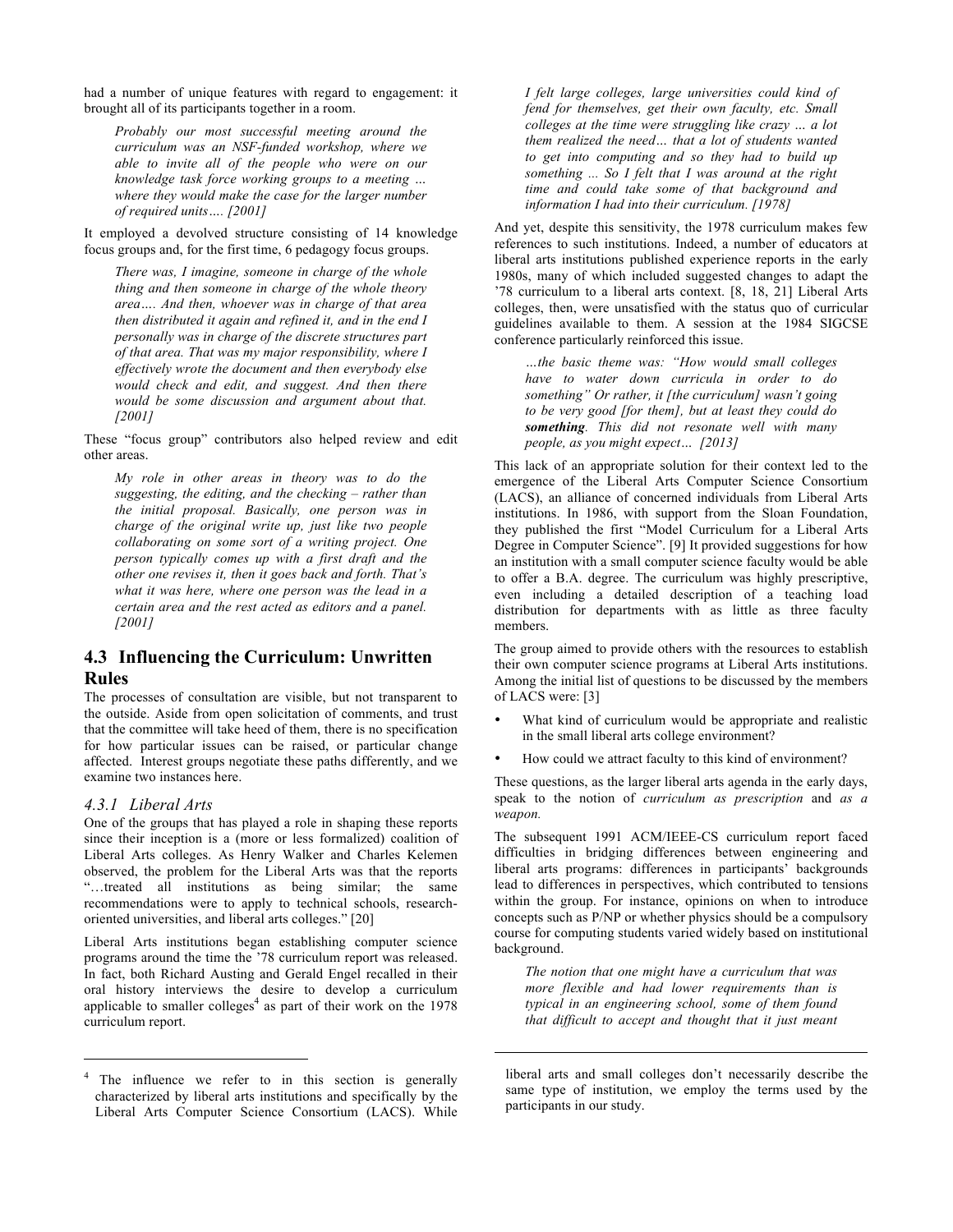you were watering things down, that it wasn't a real *curriculum, and so there were a number of strains. The ACM and the IEEE people tended to have different points of view. Obviously, there was a range in there, but there was often a fair amount of tension. [1991]*

Dissatisfied, this led LACS to release another set of its own recommendations specifically for liberal arts institutions in 1996. And again, the 2001 ACM curriculum was symmetrically followed by the release of LACS recommendations in 2007. (See [3] for an overview the three curriculum models released by LACS.)

*In the 2001 there was an effort in the task force to be broader and think of more perspectives. But ultimately*  LACS concluded it was a nice effort, but it really didn't *get the job done in terms of what would make sense in a liberal arts perspective. [2013]*

For liberal arts institutions, with limited number of available course hours and instructors, one of the central concerns had been the size of the curriculum. That is, how they would be able to cover a computer science curriculum as defined. The 2001 task force explicitly worked to reduce the size of the body of knowledge:

*The most common reaction that we got when we had a survey of what were the problems with '91, which was one of the first things that we did, was that people felt that it was just too large; you know, that there was no way that that institution, particularly if it had limitations of resources, or if it was a small faculty, could cover all the material that was in the desired set of knowledge units from '91. So ours is considerably smaller. [2001]*

And in 2013, this issue was addressed early on.

*Something we were very cognisant of from the beginning is how do we create these guidelines that contain new material, but canít require more hours of instruction? That is what creates some of the real challenge: if you're putting new stuff in, what's the old stuff that comes out? Youíre always going to upset*  someone when you take old stuff out, because if it's their stuff, they're going to be upset. But luckily, we *found a structure with this tiered structure that worked. [2013]*

Indeed, the 2013 curriculum report introduced a two-tiered structure. While previous reports had distinguished between core and elective materials in the body of knowledge, the 2013 report further separated the core into tier 1 and 2.

 $\dots$ when I read that 2001 document with fresh eyes *having never read one before—the language that bothered me a lot was pieces about... "you must do this*", "you **have** to do this", "every undergraduate *program must", "every student", "every hour of the core*".

And I looked at that and I said "this is bogus". I mean it's not reality. It's not fair. You can't tell me that a *strong computer science program that happens to have a curriculum that covers 273 of the 280 hours is*  somehow not a computer science program. It's not *believable. And that was the genesis for me to say <sup><i>i*</sup>We<sup>'</sup>ve got to relax some of the language.<sup>"</sup> [2013]

Material in tier 1 is seen as fundamental to any degree program in computing, and thus essential. At the same time, the 2013 report acknowledges that not every degree program may necessarily include the content in tier 2 in its entirety. The response to the 2013 report has been notably different.

*For the 2013, with two of the three curricula exemplars for four-year programmes coming from*  Liberal Arts, we're really pretty pleased that our *perspectives are represented in a meaningful way. I*  don't believe there's expectation there will be a follow*up consortial [LACS] response, because effectively then that's been incorporated already into what's there. [2013]*

Over decades, the liberal arts agenda was represented to the various curriculum committees to get their perspective embodied in the curriculum. Sometimes this was directly espoused by members of the main committee, even the committee chairs. In this respect one might claim that the liberal arts agenda had enormous, and persistent, influence. And yet the group still felt the need to regularly create its own guidelines. A contrasting example of community influence is the effort of the programming languages group.

#### *4.3.2 Programming Languages*

The 1978 curriculum recommendations had included a significant amount of programming. This was something the 1991 report reversed, in part in response to the 1989 *Computing as a Discipline* report.

*Whenever* someone asked "What is computer *science?î our main answers were about programming computers. Many in our field celebrated great programming as the epitome of computing.*  $\ldots$  *I think our report gave us a way of talking about our discipline that made clear we have strong elements of mathematics, science, and engineering, blended in a new way, and that we are not simply coders or technology hackers. We wanted to overcome the disconnect between the public view of computing and the real guts of our field. Characterising the field as a field of programmers is just a giant mistake. [1989]* 

The next effort in 2001 initially didn't include a representative from the programming languages on its task force, and the programming languages knowledge area focus group was only established at a later point. A draft of the curriculum had significantly reduced the number of core hours allocated to programming languages. The programming languages knowledge area focus group published an article soliciting comments from the community in the SIGPLAN Notices in response [2], and the SIGPLAN executive committee released a letter to the curriculum task force. [6] While ultimately changes were made in time for the final curriculum report, it left the programming languages community dissatisfied.

As part of the work leading up to the 2008 curriculum recommendations, an interim revision of the 2001 report, the programming languages group then argued for additional material to be included. However, the task force at the time decided not to incorporate substantial changes until the next major revision.

And people sent in 100 comments saying "You need to *fix this, we've been mad since 2001; fix it, fix it, fix it!*" And the 2008 group decided  $-$  it was a very close call  $$ *that it was too significant a change for what 2008 was trying to accomplish. [2013]*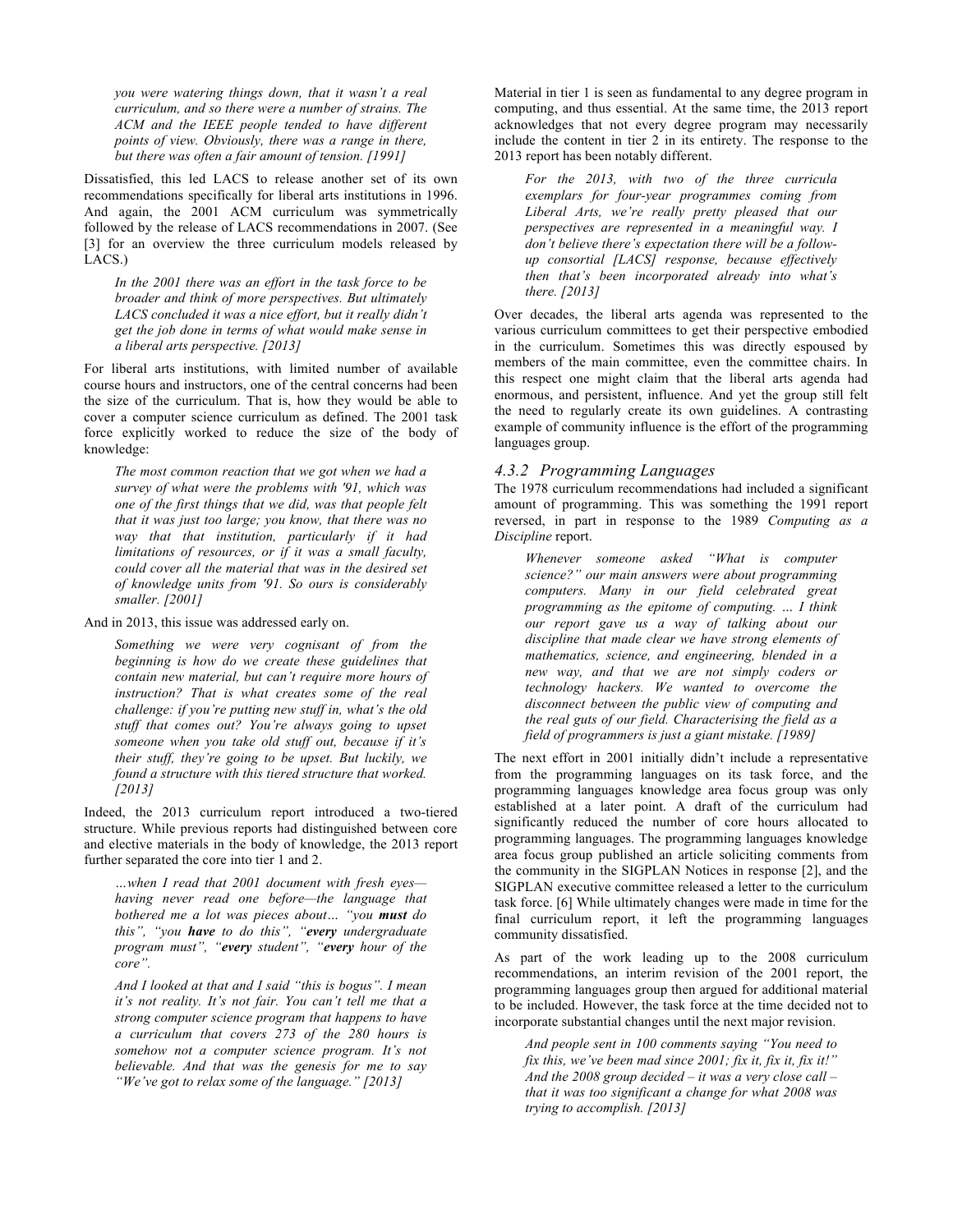So, the consultation route had not succeeded, perhaps in similar ways that it had not succeeded for the liberal arts. In 2008, the SIGPLAN community established its own education board. [7] During the 2013 effort, two representatives from SIGPLAN were on the report's steering committee and the SIGPLAN education board effectively became part of the programming languages knowledge area working group. They re-wrote the programming languages section from the ground up, and in this way the group was able to effect change within a single curricular iteration.

*If you have someone who is willing to do a lot of the work, they can have a great impact on things, so whoever is the driving force. The Curriculum Committee, certainly in my experience, the people who are willing to do a lot of the work can have a major impact. [1991]*

We have illustrated some ways in which interest groups have been able to influence the curriculum, and there is clearly no one "right" wayî to achieve this. Indeed, both the liberal arts and programming languages groups' efforts were successful in 2013. The formal mechanisms of consultation and review are important; the informal mechanisms of friendship and group membership are important; models of activism and organization are important. Community members need to be able to have influence in the system, but, at least as importantly, the system has to be malleable to allow that influence to take effect.

## **5. IMPLICATIONS FOR FUTURE REPORTS**

In our interviews with community members, we discovered contrasting narratives about the future of these curriculum recommendations. Visions for the future are necessarily grounded in the perceived use of the reports, and one narrative views the mission of these curriculum reports as accomplished: if their goal was to provide guidance in the early years of the discipline, future reports may not be necessary.

*Itís an interesting question: what will happen in the future? Computer science is now a more or less grown up discipline* ... as recently as the late '90s ... *computer science was still an adolescent and needed extra things. Computer science is finally growing up, and this year - this decade a superstar! - growing up. Are we going to keep needing this stuff? Beats me.* 

*Thatís the thought that comes to my mind from reflecting back and thinking about where we are today. How much of the need was because it was a young, new field with many of the educators being converted from their training before computing training was widely available to being a mature field? Is the one that just came out the last one? [2001]*

A second set of observations take a more apocalyptic vision of the continued growth of the discipline, along with an inherent increase in subject matter knowledge (SMK).

...one of the real worries ... was after CC2001 and *2008, was it even possible to do another curricular volume? Was there just so much work to do because the field had expanded so much? It had been so much work [in 2001] that he wasn't even sure it was possible to do it again. [2013]*

This view stands on the notion that a single undergraduate degree can and should still encompass the whole field. All the while, the number of available course hours in an undergraduate degree has not changed. A second view is that this increase in SMK is driven by a focus on technological developments.

*ÖI believe the historical progression of focus on computing as a series of technologies has begun to outlive its usefulness. It's certainly true that computing has been a driving force in technology advancement and the agent of many major advances and innovations. We do not want to throw away the technology history we are. But my fear is that our curriculum has gotten so technology oriented that it's short-changing important parts of the field, especially the many growing interactions with other fields and the rising importance of design in our field. [1989]* 

The vision of a vastly restricted curriculum comes from other voices, too, not with the intention of excising bloat, but rather with the twin aims of identifying an essential core and empirical examination of authentic practice.

*I actually think that [we were] unsuccessful to some extent*  $\ldots$  *tier l is too big*  $\ldots$  *there are a lot of things in tier 1 that belong in tier 2. ... There are perfectly reasonable high quality computer science program that arenít quite doing everything in tier 1. Hopefully over time -- in ten years from now – we'll be able to revisit that again and say, "Well, we've evidence that they arenít doing that, that there are good programs out there that aren't covering this material".* [2013]

This radically restricted approach is already in practice at some institutions. As Downey and Stein observe: "Compressing the core of the CS curriculum is a necessity at many schools, but may be a virtue at others. By relieving the obligation of coverage, it facilitates other kinds of innovation." [5] It may be a way to address both ends of the ladder of abstraction  $-$  by providing an abstract description of the essential core of the discipline, as well as an exploration of authentic practice through, for instance, course exemplars.

# **6. SUMMARY**

Curricula are texts, and as such they are passive and silent. [12] But these curriculum recommendations emerge from the joint collaborative effort of the community and from networks of influence. We have given voice to these threads and documented their interplay in this paper. This exploration concerns only the production (and embedded in it, the implicit perception of use) of the various reports, and not how they were received, read, or acted upon.

These are complex documents: their production is a complex endeavor, involving multiple authors and multiple influences. They also have historicity; that is, individual reports don't stand alone. They are located in time, and placed in the larger sequence of curriculum reports. Indeed, participants in our study often referred to previous and subsequent efforts. Through our interviews with them, in this paper, we have illuminated themes that span these efforts.

# **7. ACKNOWLEDGEMENTS**

We are grateful for the support of this work through the award of a 2015 ACM History Fellowship, to the *Computing Educators Oral History Project* for allowing us to include parts of their interview with Richard Austing, and to the anonymous reviewers for their helpful comments.